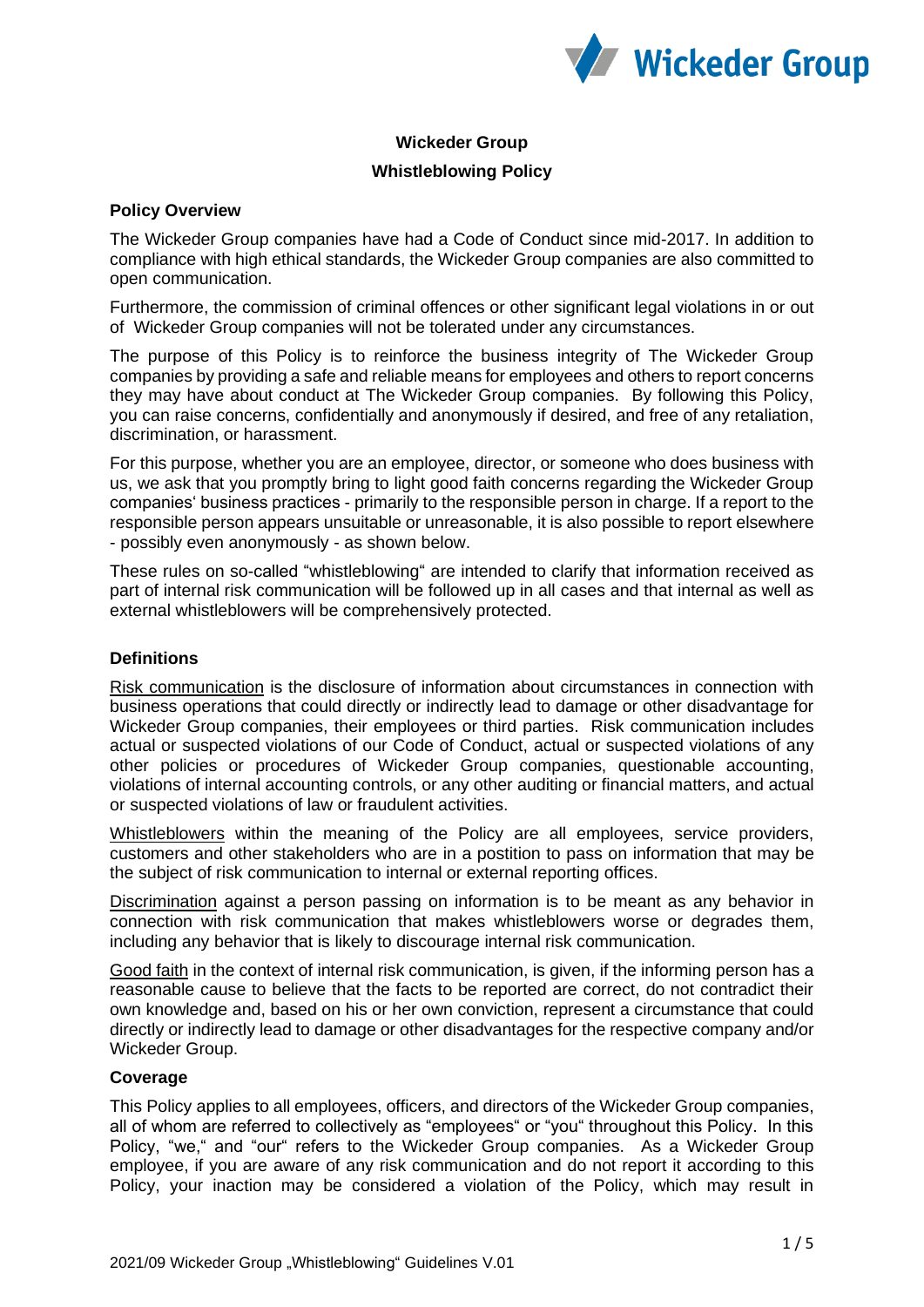

disciplinary action, up to and including termination of your employment or any other relationship that you may have with the Wickeder Group companies.

# **Targets**

This open risk communication chosen by Wickeder Group companies is intended to help identify errors and sources of damage immediately. Ideally, this is possible if potential whistleblowers can contact their superiors or the responsible persons in charge at any time with their observations and suggestions.

To ensure that no important information is omitted, the Wickeder Group companies are creating structures that enable alternative risk communication.

#### **Rights and Obligations**

Whistleblowers should report observations of gross misconduct, safety deficiencies, serious hazards and risks (identified above as risk communications), provided that the circumstances to be reported relate to a Wickeder Group company.

If there are actual indications or specific indications that the facts to be reported constitutes a criminal offense or otherwise lead to serious damage, employees of the Wickeder Group companies are even obliged to point out such facts.

## **Procedural Rules**

Generally, a report should be addressed to a superior or the person directly in charge in the Wickeder Group company concerned, insofar as this is possible and reasonable.

If, for objective or personal reasons, it appears unreasonable or inappropriate to contact one of the aforementioned persons, a report may also be addressed to the Board of a Wickeder Group company or to the legal department of Wickeder Westfalenstahl GmbH as the so called Internal Reporting Office (Annex).

Only if all of the aforementioned internal company departments appear unreasonable as addressees of risk communication should a report be forwarded - anonymously if necessary to the so called External Reporting Office (Annex).

Internal risk communication is unreasonable in particular if the internal addressee is involved in the matter or if the person providing the information is to be at a disadvantage.

External lawyers, tax consultants or auditors appointed by the Wickeder Group companies are deemed to be external reporting points within the meaning of these regulations, as they are suitable to act directly on the elimination or appropriate treatment of the reported grievances or risks and also provide professional advice to the company and are bound to special secrecy.

This Policy provides a mechanism for the Wickeder Group companies to be made aware of any alleged wrongdoings and address them as soon as possible. However, nothing in this Policy is intended to prevent an employee from reporting information to federal, state, or local law enforcement agencies when an employee has reasonable cause to believe that the violation of a federal, state, or local statute has occurred. A report to law enforcement, regulatory, or administrative agencies may be made instead of, or in addition to, a report directly to the Wickeder Group companies through any of the methods specified in this Policy.

#### **Duty to investigate**

Any (internal or external) reporting office that receives a notice in accordance with this guideline is obliged to acknowledge receipt of a notification within seven days, to investigate the validity of the notification without delay and to take appropriate follow-up actions.

As follow-up measures, the internal and external reporting offices can in particular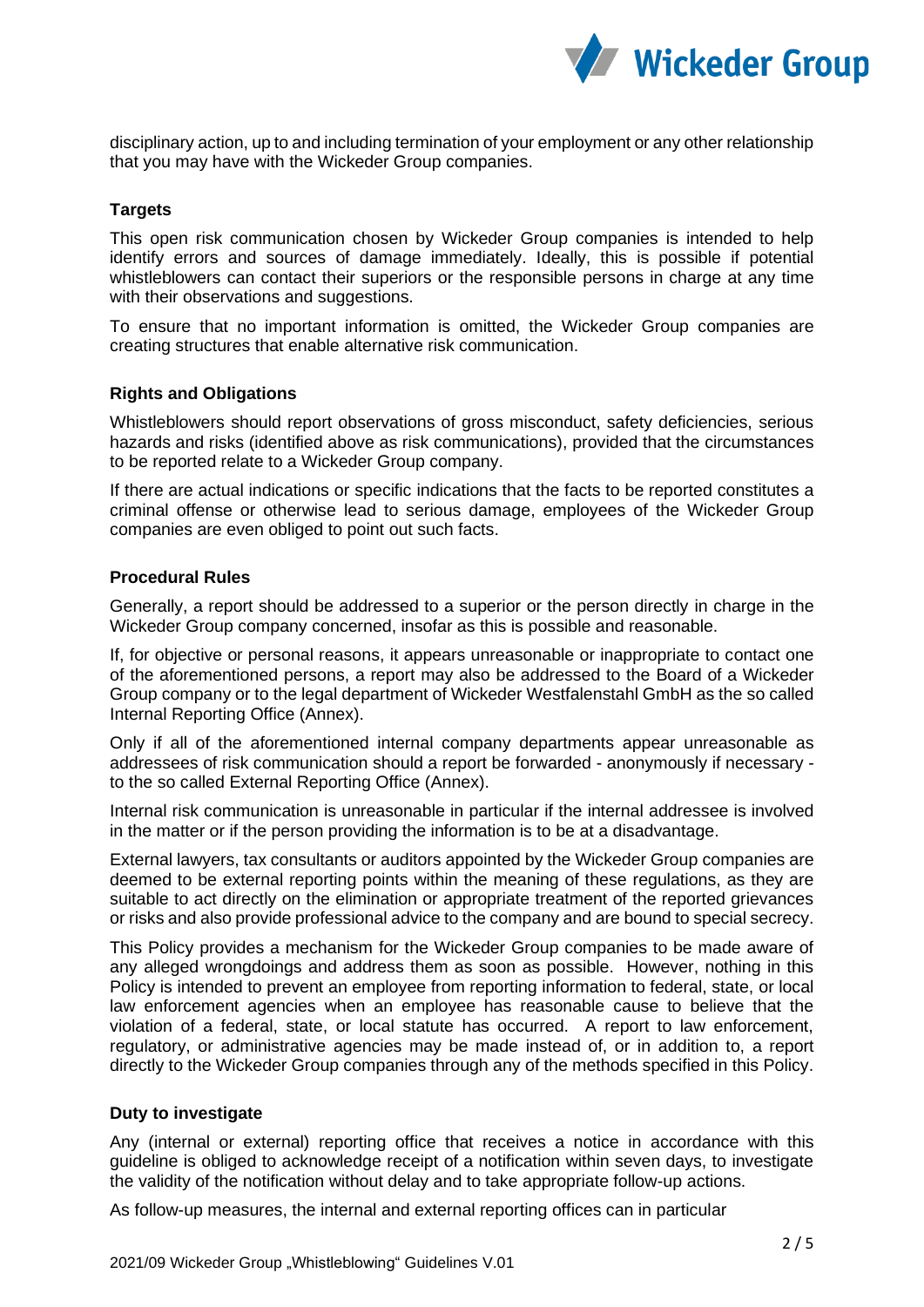

- 1. conduct internal investigations at the Wickeder Group company and contact the persons and work units concerned,
- 2. refer the person to provide the report to other competent authorities
- 3. hand over the proceedings to a competent authority for further investigation or
- 4. discontinue the proceedings for lack of evidence or for other reasons.

As soon as it becomes apparent that appropriate follow-up measures are required or also that the proceedings will be closed for lack of evidence or for other reasons, the person providing the information must be informed about this in an appropriate manner.

A first feedback to the person providing the information must be made within three months after receipt of the report.

Whistleblowers are entitled to contact a higher or even external reporting office if there are concerns that the report is not being handled in an adequate manner.

The management of the Wickeder Group companies are obliged to support whistleblowers and to ensure that they are approached in a factual and fair manner. The rights of any accused person must also be protected, as this person is initially subject to the presumption of innocence.

Any person who may have been accused must only be informed of the investigation if the success of the investigation can no longer be jeopardized as a result.

If a report of an actual or suspected violation is investigated and confirmed, the Wickeder Group companies will take prompt corrective action proportionate to the seriousness of the offense. This may include disciplinary action against the accused party, up to and including termination of employment or any other working relationship that the offending party may have with the Wickeder Group companies. Reasonable and necessary steps will also be taken to prevent any further violations.

However, a party who knowingly and intentionally files a false report or provides false or deliberately misleading information in connection with an investigation of a report may face disciplinary action, up to and including termination of employment or other legal proceedings (e.g. claim for damages).

## **Prohibited behavior and sanctions**

Any discrimination, hassment or retaliation against a person providing information on the basis of or in connection with a risk communication is prohibited and generally constitutes a serious breach of duty. In particular, persons providing information shall in no case be disadvantaged because of information provided in good faith.

The company will not retaliate against a whistleblower due to informatoin provided in good faith. This includes, but is not limited to, protection from retaliation in the form of an adverse employment action such as termination, compensation decreases, or poor work assignments and threats of physical harm.

If any individual has been subjected to any conduct that he or she believes constitutes discrimination, harassment, or retaliation for having made a report in compliance with this Policy or for having participated in any investigation relating to a report, the individual should immediately report the alleged discrimination, harassment, or retaliation to a superior, the Internal Reporting Office, or External Reporting Office, as appropriate.

Any person, regardless of position or title, who has been determined to have engaged in discrimination, harassment, or retaliation in violation of this Policy, will be subject to appropriate disciplinary action, up to and including termination of employment or any other working relationship with the Wickeder Group companies.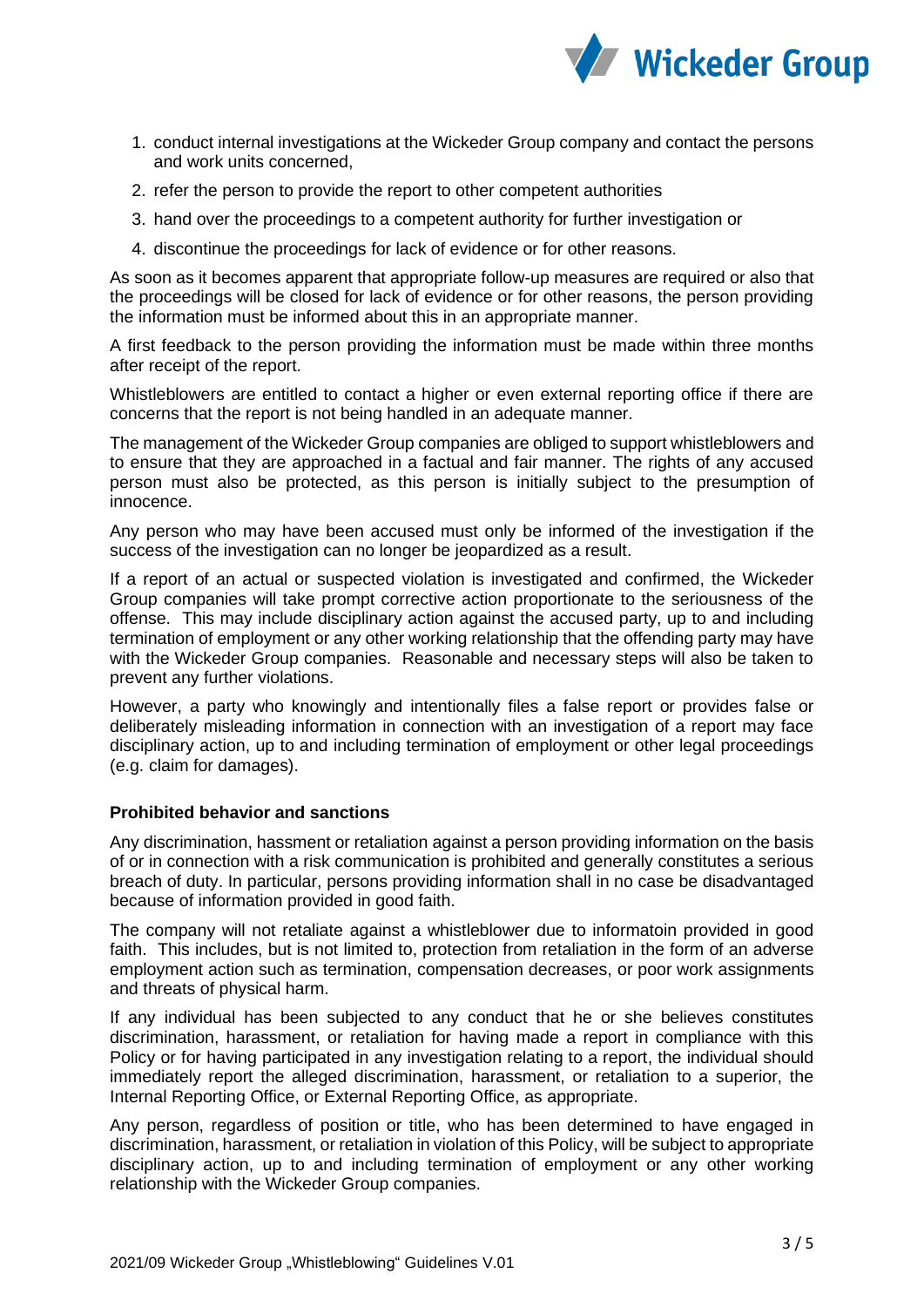

The right of a whistleblower for protection against retaliation does not include immunity for any personal wrongdoing that is alleged and investigated.

## **Special rules of procedure for anonymous as well as external references**

As a matter of principle, risk communication should not be anonymous, if at all possible, as anonymous information does not permit any queries and can also impair trust in the information provided.

Protections are provided and confidentiality will be maintained. However, identity may have to be disclosed to conduct a through investigation, to compy with the law and to provide accused individuals their legal rights of defense.

In addition, information from external whistleblowers generally represent a significant infringement of the rights of the company or those affected.

However, since the elimination of gross misconduct, security deficiencies, serious dangers and risks have top priority, anonymous tips as well as tips from external whistleblowers must also be examined comprehensively if there is a threat of significant dangers for the Wickeder Group companies; in particular if there is a suspicion of criminal conduct.

The right of a whistleblower for protection against retaliation does not include immunity for any personal wrongdoing that is alleged and investigated.

#### **Offer independent counselling, conflict resolution**

The management of the Wickeder Group companies support the fact that whistleblowers may also seek independent legal advice in advance if they consider this necessary in connection with risk communication. In addition to consulting their own external advisor, whistleblowers may also contact the advisors named in appendix, who are subject to professional confidentiality.

In this context, the management of the Wickeder Group companies declare that they are fundamentally interested in avoiding legal disputes and therefore also support alternative dispute resolution methods (e.g. arbitration, mediation).

Information provided by those involved which helps to clarify or prevent criminal offenses or other serious violations will be taken into account to mitigate sanctions.

As far as legally necessary, the responsible state investigating authorities are of course involved in the processing of the information.

#### **Data privacy**

If a communication is not anonymous, the identity of the person providing the information may generally only be disclosed with his or her explicit consent.

Consent given may also be subsequently revoked at any time without giving reasons.

However, the identity of a person providing information that is not anonymous must also be disclosed without explicit consent if this is a necessary and proportionate obligation under applicable law in the context of investigations by national authorities or legal proceedings; in particular, if there are special indications or concrete indications that illegal conduct has been committed that is punishable by national laws.

#### **07.09.2021**

#### **Wickeder Group**